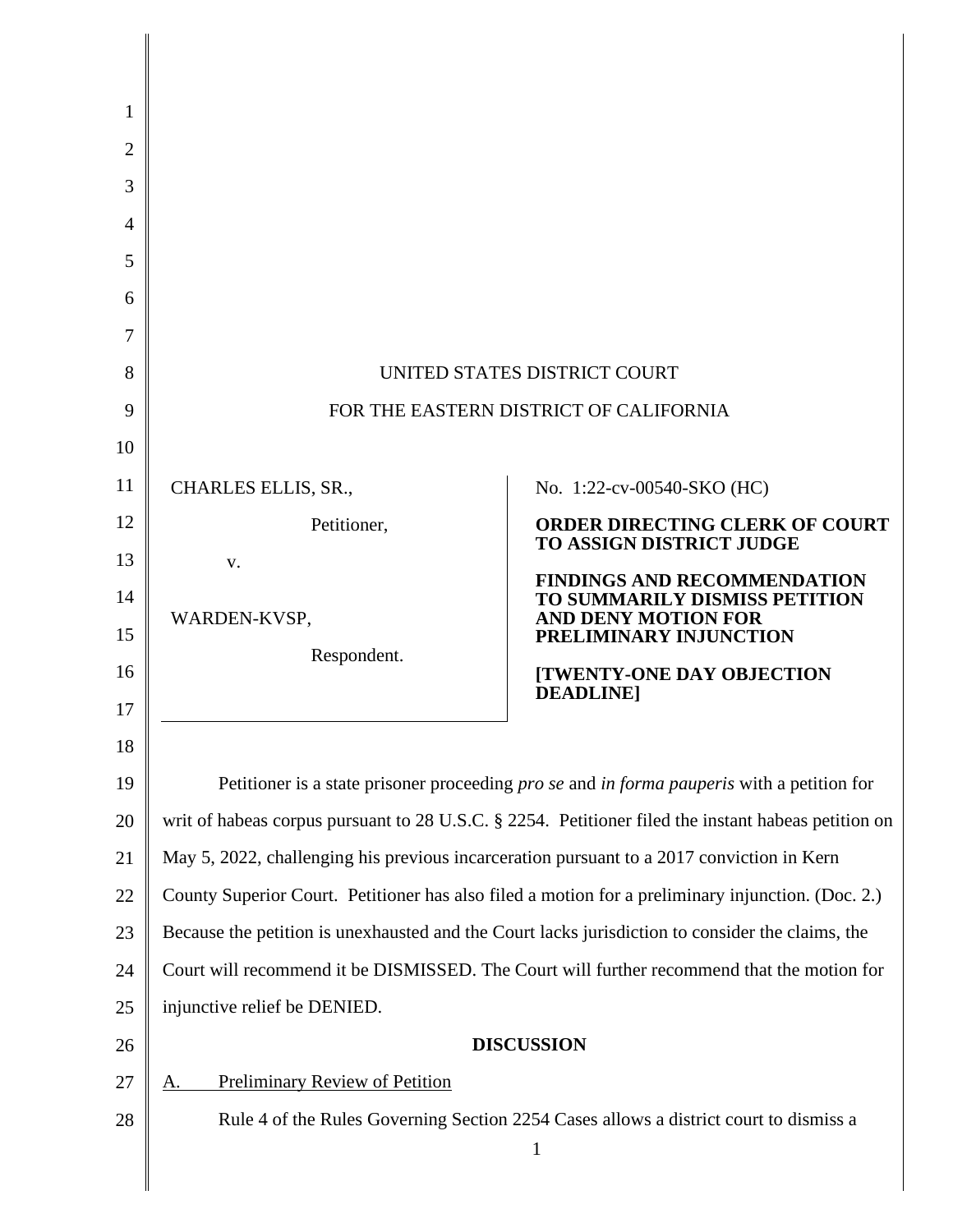1 2 3 4 5 6 petition if it "plainly appears from the petition and any attached exhibits that the petitioner is not entitled to relief in the district court . . . ." Rule 4 of the Rules Governing Section 2254 Cases. The Advisory Committee Notes to Rule 8 indicate that the court may dismiss a petition for writ of habeas corpus, either on its own motion under Rule 4, pursuant to the respondent's motion to dismiss, or after an answer to the petition has been filed. Herbst v. Cook, 260 F.3d 1039 (9th Cir. 2001).

7 B. Exhaustion

8 9 10 11 A petitioner who is in state custody and wishes to collaterally challenge his conviction by a petition for writ of habeas corpus must exhaust state judicial remedies. 28 U.S.C. § 2254(b)(1). The exhaustion doctrine is based on comity to the state court and gives the state court the initial opportunity to correct the state's alleged constitutional deprivations. Coleman v. Thompson, 501

12 U.S. 722, 731 (1991); Rose v. Lundy, 455 U.S. 509, 518 (1982).

13 14 15 16 17 18 19 A petitioner can satisfy the exhaustion requirement by providing the highest state court with a full and fair opportunity to consider each claim before presenting it to the federal court. Duncan v. Henry, 513 U.S. 364, 365 (1995). A federal court will find that the highest state court was given a full and fair opportunity to hear a claim if the petitioner has presented the highest state court with the claim's factual and legal basis. Duncan, 513 U.S. at 365 (legal basis); Kenney v. Tamayo-Reyes, 504 U.S. 1, 112 S.Ct. 1715, 1719 (1992) (factual basis). Additionally, the petitioner must have specifically told the state court that he was raising a

- 20 federal constitutional claim. Duncan, 513 U.S. at 365-66. In Duncan, the United States Supreme
- 21 Court reiterated the rule as follows:
- 22 23 24 25 26 In Picard v. Connor, 404 U.S. 270, 275 . . . (1971), we said that exhaustion of state remedies requires that petitioners "fairly presen[t]" federal claims to the state courts in order to give the State the "opportunity to pass upon and correct alleged violations of the prisoners' federal rights" (some internal quotation marks omitted). If state courts are to be given the opportunity to correct alleged violations of prisoners' federal rights, they must surely be alerted to the fact that the prisoners are asserting claims under the United States Constitution. If a habeas petitioner wishes to claim that an evidentiary ruling at a state court trial denied him the due process of law guaranteed by the Fourteenth Amendment, he must say so, not only in federal court, but in state court.
- 27
- 28 Duncan, 513 U.S. at 365-366. The Ninth Circuit examined the rule further, stating: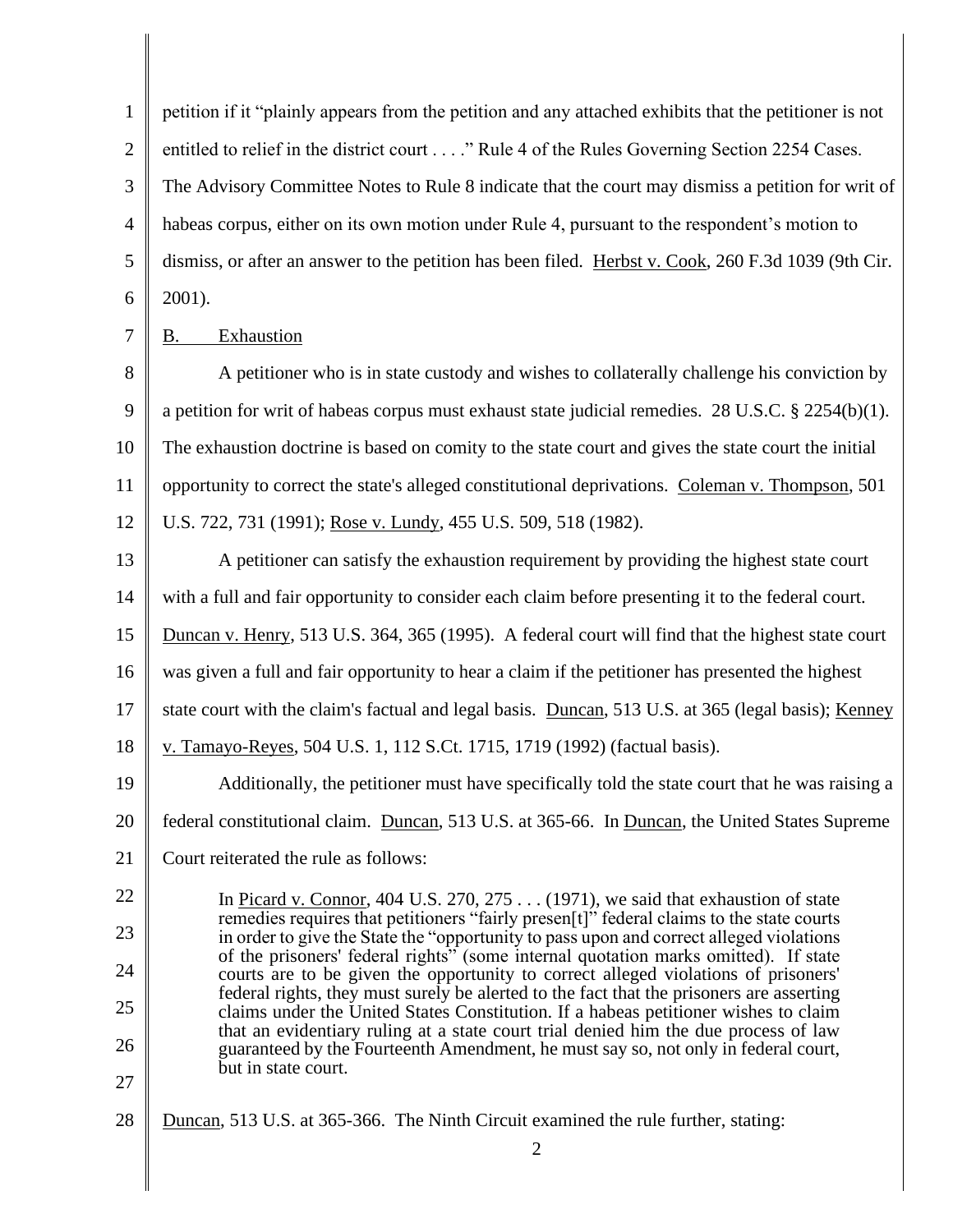| $\mathbf{1}$<br>$\overline{2}$<br>3 | Our rule is that a state prisoner has not "fairly presented" (and thus exhausted) his<br>federal claims in state court <i>unless he specifically indicated to that court that those</i><br>claims were based on federal law. See Shumway v. Payne, 223 F.3d 982, 987-88<br>(9th Cir. 2000). Since the Supreme Court's decision in Duncan, this court has held<br>that the petitioner must make the federal basis of the claim explicit either by citing |
|-------------------------------------|---------------------------------------------------------------------------------------------------------------------------------------------------------------------------------------------------------------------------------------------------------------------------------------------------------------------------------------------------------------------------------------------------------------------------------------------------------|
| $\overline{4}$                      | federal law or the decisions of federal courts, even if the federal basis is "self-<br>evident," Gatlin v. Madding, 189 F.3d 882, 889 (9th Cir. 1999) (citing Anderson v.                                                                                                                                                                                                                                                                               |
| 5                                   | Harless, 459 U.S. $4, 7$ (1982), or the underlying claim would be decided under<br>state law on the same considerations that would control resolution of the claim on                                                                                                                                                                                                                                                                                   |
| 6                                   | federal grounds. Hiivala v. Wood, 195 F3d 1098, 1106-07 (9th Cir. 1999); Johnson<br>v. Zenon, 88 F.3d 828, 830-31 (9th Cir. 1996);                                                                                                                                                                                                                                                                                                                      |
| $\tau$<br>8                         | In Johnson, we explained that the petitioner must alert the state court to the fact that<br>the relevant claim is a federal one without regard to how similar the state and federal<br>standards for reviewing the claim may be or how obvious the violation of federal<br>law is.                                                                                                                                                                      |
| 9                                   |                                                                                                                                                                                                                                                                                                                                                                                                                                                         |
| 10                                  | Lyons v. Crawford, 232 F.3d 666, 668-669 (9th Cir. 2000) (italics added), as amended by Lyons                                                                                                                                                                                                                                                                                                                                                           |
| 11                                  | v. Crawford, 247 F.3d 904, 904-5 (9th Cir. 2001).                                                                                                                                                                                                                                                                                                                                                                                                       |
| 12                                  | Petitioner states he filed a habeas petition in the Kern County Superior Court challenging                                                                                                                                                                                                                                                                                                                                                              |
| 13                                  | his ongoing detention. He states the appeal was denied, and he is "submitting this as an appeal to                                                                                                                                                                                                                                                                                                                                                      |
| 14                                  | [the] previous attached habeus [sic] corpus (No. HC016993A)." (Doc. 1 at 3.) It is clear that                                                                                                                                                                                                                                                                                                                                                           |
| 15                                  | Petitioner has not sought relief at all levels of the state courts before filing his federal habeas                                                                                                                                                                                                                                                                                                                                                     |
| 16                                  | petition, and the petition is unexhausted. Petitioner is advised that the California Court of                                                                                                                                                                                                                                                                                                                                                           |
| 17                                  | Appeal, Fifth Appellate District, is the proper forum to appeal his habeas petition. Petitioner                                                                                                                                                                                                                                                                                                                                                         |
| 18                                  | must first exhaust his state remedies, including presenting his claims to the California Supreme                                                                                                                                                                                                                                                                                                                                                        |
| 19                                  | Court, before he can proceed with a federal habeas petition here. Raspberry v. Garcia, 448 F.3d                                                                                                                                                                                                                                                                                                                                                         |
| 20                                  | 1150, 1154 (9th Cir. 2006); <i>Jiminez v. Rice</i> , 276 F.3d 478, 481 (9th Cir. 2001).                                                                                                                                                                                                                                                                                                                                                                 |
| 21                                  | <b>Lack of Jurisdiction</b><br>C.                                                                                                                                                                                                                                                                                                                                                                                                                       |
| 22                                  | In addition, the Court lacks jurisdiction to consider Petitioner's claims. Petitioner alleges                                                                                                                                                                                                                                                                                                                                                           |
| 23                                  | he was held in custody beyond his release date on his prior conviction. Petitioner indicates he is                                                                                                                                                                                                                                                                                                                                                      |
| 24                                  | currently being detained, but he concedes it is pursuant to a different matter. He states he "still                                                                                                                                                                                                                                                                                                                                                     |
| 25                                  | want[s] CDCR held to answer for [the previous] unlawful detainment and to pay damages in the                                                                                                                                                                                                                                                                                                                                                            |
| 26                                  | amount of \$20,000.00" (Doc. 1 at 4.)                                                                                                                                                                                                                                                                                                                                                                                                                   |
| 27                                  | Pursuant to 28 U.S.C. § 2254(a), the Court "shall entertain an application for a writ of                                                                                                                                                                                                                                                                                                                                                                |
| 28                                  | habeas corpus on behalf of a person in custody pursuant to the judgment of a State court only on                                                                                                                                                                                                                                                                                                                                                        |
|                                     | 3                                                                                                                                                                                                                                                                                                                                                                                                                                                       |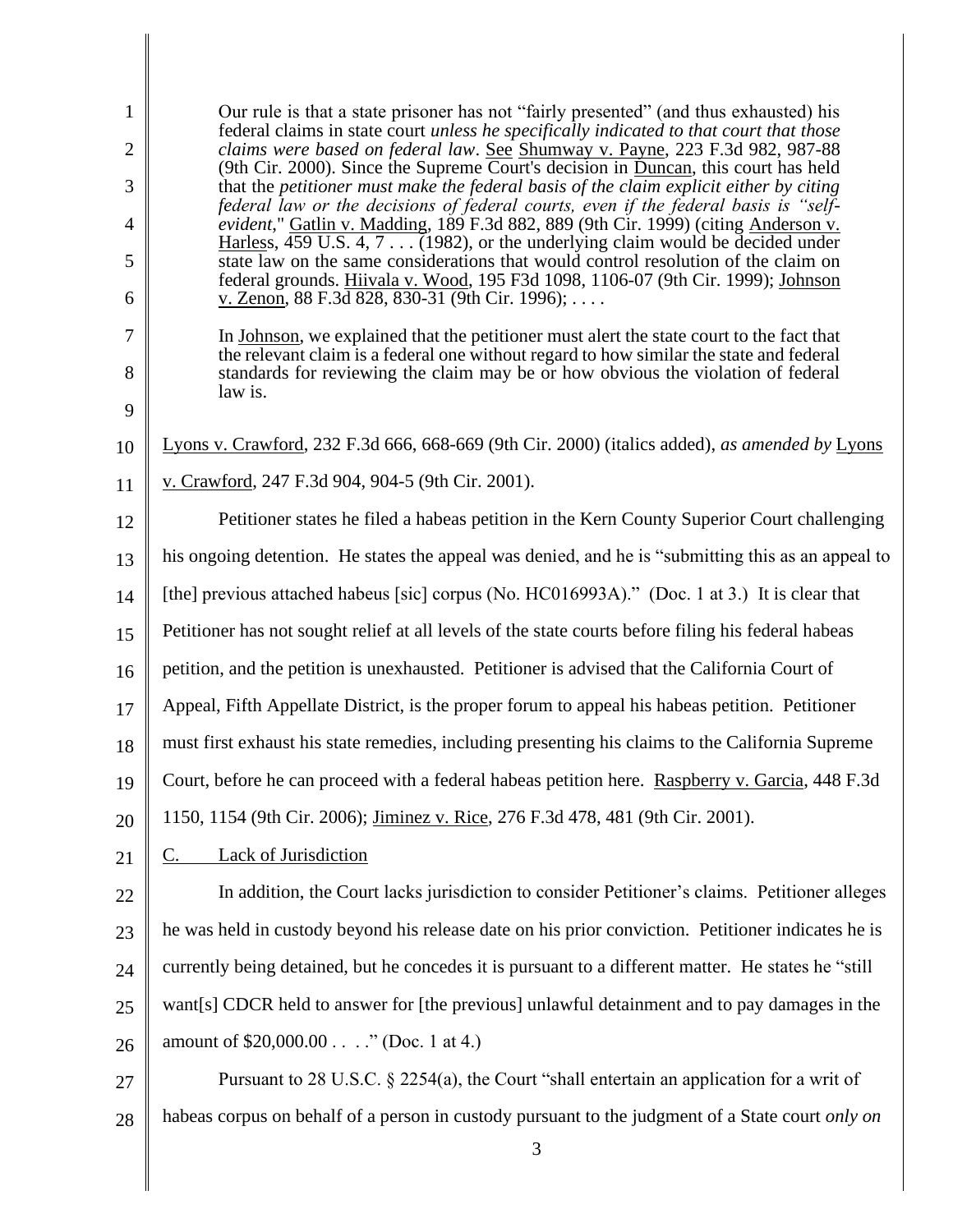| $\mathbf{1}$   | the ground that he is in custody in violation of the Constitution or laws or treaties of the United  |  |  |
|----------------|------------------------------------------------------------------------------------------------------|--|--|
| $\mathbf{2}$   | States." (emphasis added.) Thus, to obtain habeas relief under 28 U.S.C. § 2254(a), the petitioner   |  |  |
| 3              | must demonstrate that he is "in custody" at the time the petition is filed. Spencer v. Kemna, 523    |  |  |
| $\overline{4}$ | U.S. 1, 7 (1998). If he is not "in custody," the Court is without jurisdiction to entertain the      |  |  |
| 5              | petition. Maleng v. Cook, 490 U.S. 488, 490 (1989) (per curiam); Williamson v. Gregoire, 151         |  |  |
| 6              | F.3d 1180, 1182 (9th Cir.1998). In addition to the petitioner being in custody when the petition is  |  |  |
| 7              | filed, his claim must assert the right to be released. U.S. v. Kramer, 195 F.3d 1129, 1130 (9th      |  |  |
| 8              | Cir. 1999) (as amended).                                                                             |  |  |
| 9              | At the time this petition was filed, Petitioner was not "in custody" pursuant to the previous        |  |  |
| 10             | conviction at issue here, and he does not assert the right to be released from his current custody.  |  |  |
| 11             | Thus, Petitioner is not in custody and the Court is without jurisdiction. Moreover, habeas corpus    |  |  |
| 12             | is not the proper forum to seek damages for unlawful incarceration. Rather, a civil rights action    |  |  |
| 13             | pursuant to 42 U.S.C. § 1983 is the proper forum for such a remedy. See Heck v. Humphrey, 512        |  |  |
| 14             | U.S. 477, 486-87 (1994). The petition should be dismissed.                                           |  |  |
| 15             | <b>Motion for Preliminary Injunction</b><br>D.                                                       |  |  |
| 16             | Contemporaneously with his petition, Petitioner filed a motion for preliminary injunction.           |  |  |
| 17             | (Doc. 2.) The motion is directed to the wrong court, i.e., the Kern County Superior Court, and       |  |  |
| 18             | Petitioner provides no argument why injunctive relief should be granted. Moreover, the Court         |  |  |
|                | 19    lacks jurisdiction to consider the petition. The motion should be denied.                      |  |  |
| 20             | <b>ORDER</b>                                                                                         |  |  |
| 21             | IT IS HEREBY ORDERED that the Clerk of Court is DIRECTED to assign a District                        |  |  |
| 22             | Judge to the case.                                                                                   |  |  |
| 23             | <b>RECOMMENDATION</b>                                                                                |  |  |
| 24             | Accordingly, the Court HEREBY RECOMMENDS that the petition for writ of habeas                        |  |  |
| 25             | corpus be DISMISSED and the motion for preliminary injunction be DENIED.                             |  |  |
| 26             | This Findings and Recommendation is submitted to the United States District Court Judge              |  |  |
| 27             | assigned to this case, pursuant to the provisions of 28 U.S.C. section 636 (b) $(1)(B)$ and Rule 304 |  |  |
| 28             | of the Local Rules of Practice for the United States District Court, Eastern District of California. |  |  |
|                | $\overline{4}$                                                                                       |  |  |